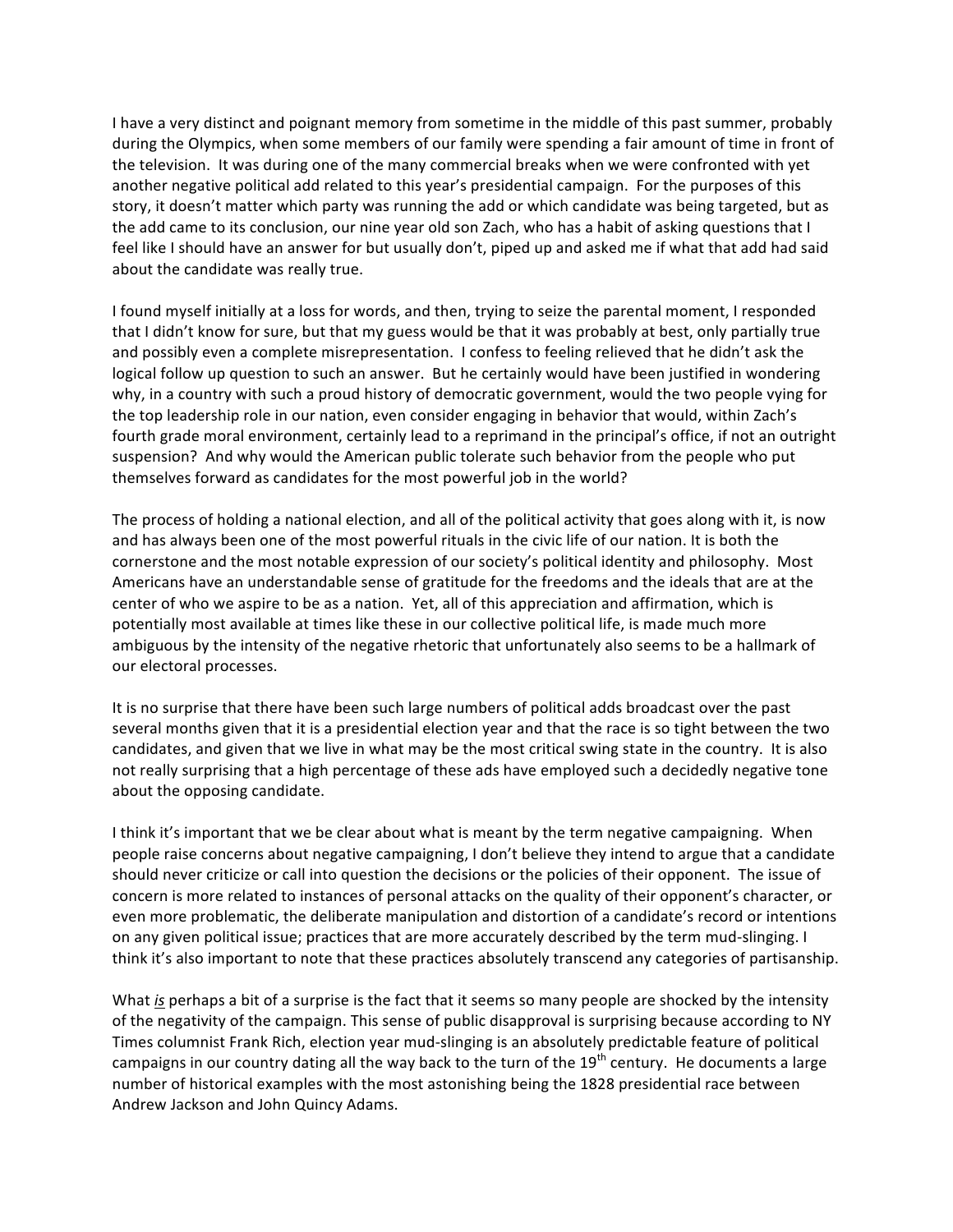In this contest, Adams accused Jackson of a litany of very un-presidential behaviors including, murder, drunkenness, cockfighting, slave-trading, and, cannibalism. Not
only
were
aspersions
cast
upon Jackson, but Adams even had the chutzpah to drag Jackson's family into the picture with claims that Jackson's wife was a bigamist and his mother, a prostitute. While this example is certainly the most colorful,
Rich
points
to
many
other
elections
both
recent
and
further
back
in
which
highly negative messaging
about
the
candidates
played
a
significant
role.

What is most interesting about this phenomenon is that it seems to generate so many paradoxes and dichotomies. One example is the fact that Americans consistently claim that we disapprove of predominantly
negative
campaigning,
and
yet
there
is
a
strong
sense
among
campaign
professionals that negativity is the way to go if you are in a tight race and need to take your opponent down a notch or
two.

So
it
seems
that,
as
an
electorate,
we
respond
in
a
predictable
way
to
negative
campaigning even
if
we
would
like
to
believe
otherwise.

Another fascinating aspect of this type of campaign is the understandable outrage that politicians and their supporters often express about being on the receiving end of malicious political attacks, but how oblivious they seem to be when they are the ones dishing it out. We have no further to turn for evidence of this than the content of and the reactions to the recent party conventions. And I think that if we are honest with ourselves, many of us in this very room can probably identify with these lopsided and
inconsistent
responses.

Frank Rich, in his recent column, does not stop merely with pointing out the ubiquity of negative campaigning in our country's political history, but he also puts forth an argument that the very success of
our
democratic
system
of
government,
and
of
any
democratic
system
for
that
matter, actually necessitates this kind of extreme political behavior. And he derides a number of recent authors who have written with grave concern about what the continued reliance on attacking fellow candidates bodes
for
the
future
of
our
political
culture.

I have to admit that hearing this point of view articulated with such force and confidence upsets and saddens me. It strikes me as a huge compromise on our ideals and suggests that we're giving in to the lowest common denominator. I think we, as a nation, can do better than this, and I would propose that we reject the notion that a democratic society requires political nastiness in order to be worthy of that designation.

I
would
also
argue
that
we
in
the
Jewish
community
could
potentially
play
a
constructive role in trying to raise the bar of our national political discourse in that we are inheritors of a tradition that
affirms
and
promotes
passionate
debate
as
the
best
way
for
a
community
of
any
size
to
move
in
the direction
of
truth
and
goodness.

One
distinctive
dimension
of
this
Jewish
embrace
of
dispute
and
dialogue
is
its
simultaneous
insistence on interpersonal respect, and the absolute rejection of derisiveness toward a competing point of view, the
classic
example
of
which
can
be
found
in
the
relationship
between
the
ancient
rabbinic
colleagues and rivals, Hillel and Shammai. In the Talmudic tractate of Yevamot we are told that although the schools associated with each of these two distinguished teachers disagreed on just about every point of Jewish law, this did not at all get in the way of marriages taking place between the children of the two communities. This openness to inter-marriage between the rival schools may seem, at first blush, like a strange
way
of
expressing
mutual
respect
and
acceptance,
but
if
we
think
about
it
for
a
minute
and reflect on the challenges that have existed and still exist around inter-cultural and inter-religious marriage in our own society, we can perhaps appreciate the power of the Talmudic example.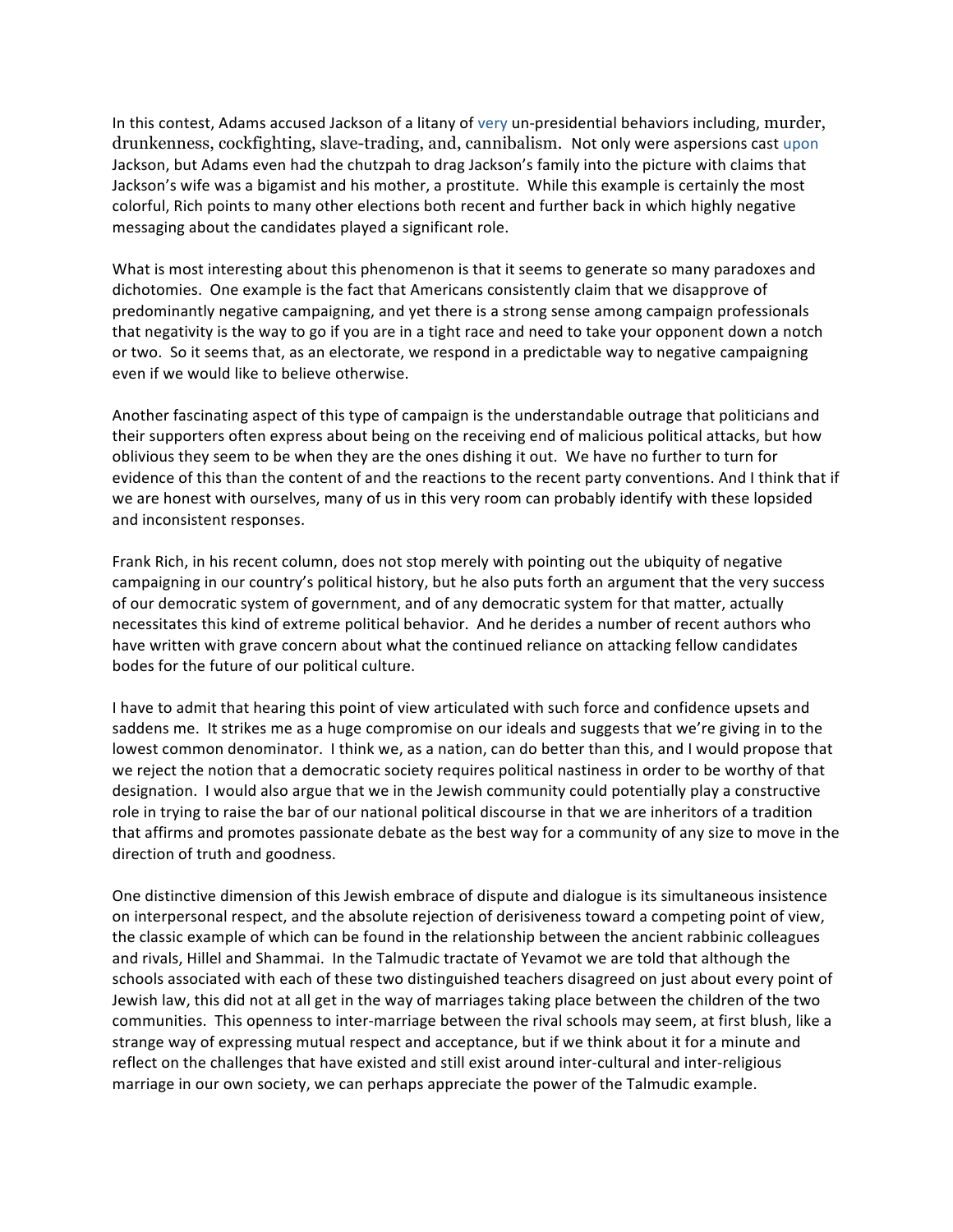Or, from a different, and a bit more far-fetched perspective, let's imagine for a moment what would transpire within the two political parties, and even within the country as a whole, if one of Mitt Romney's grandsons fell in love with one of Barack Obama's daughters, and they decided to get married. I think that the Romeo and Juliette template might only begin to capture the angst and disorientation
that
would
certainly
arise
in
some
quarters
as
a
response.

There is an *actual* and well documented development that has taken place among politicians that I think is directly related to this marriage example. Many observers have pointed out that what has changed most about our nation's political culture over the past two decades is the extent to which political rivals are socially connected to one another, beyond the boundaries of capital hill. It used to be very common for political rivals to have meals in each other's homes, to be invited to each other's parties and simply to get together for one on one conversations. Those connections apparently began to atrophy beginning in the mid-1990s and at this point have come to an almost complete halt. Politicians only interact with one another anymore in their official capacity, when they are involved in debating one another's point of view, and this trend has most certainly contributed to the creation of an atmosphere in
which
mutual
respect
is
no
longer
intuitive
or
automatic.

In another Talmudic tractate there is a second story about the dynamics of holy argument. This story tells of how the schools of Hillel and Shammai argued for three years over a matter of ritual purity. Finally, a heavenly voice intervened and made two significant assertions. The first was that the opinions of
both
schools
represented
authentic
aspects
of
Divine
truth.

The
second
was
that
the
law
in
practice should follow the opinion of the school of Hillel. Other rabbinic voices in the Talmud are astounded at the combination of these two claims and they ask how can it be if both opinions are legitimate that only one
of
them
is
selected
as
the
way
that
the
community
should
practice?

They then answer their own question in a very thought provoking way. The School of Hillel is chosen over that of Shammai, they say, because the school of Hillel embodies a deeper level of humility. This humility is expressed by their willingness to teach the opinions of the competing school, and not only that, but to teach the school of Shammai's perspective even before they present their own.

What if candidates and parties behaved more like the house of Hillel? What would it take for the leading campaign strategists to truly disavow the disrespectful and unethical practices of character assassination and dissemination of mis-information and focus instead on the content of a candidate's policy
and
philosophy?

Can
we
imagine
a
presidential
campaign
in
which
all
candidates
would acknowledge the authenticity of their opponent's point of view, prior to giving their own explanation of how
and
why
they
disagree?

It seems to me that our political culture is in a situation not dissimilar from the United States and the former Soviet Union of a generation ago when both countries realized that they had built up a dangerous level of nuclear weaponry. They both understood the importance of reducing their respective stockpiles, but could only move forward if they knew with absolute certainty that their rival was doing the same, so that neither would be at a disadvantage. This is analogous to the current condition
of
political
debate
in
our
country.

Many people intuit that there is something unhealthy about the extent of crass negativity in our system of
electoral
politics,
but
at
the
same
time,
everyone
knows
that
hyper‐negativity
can
be
an
effective weapon in the attempt to win an election and therefore, no candidate and no party would willingly give up
that
weapon
without
a
guarantee
that
their
opponents
would
do
the
same.